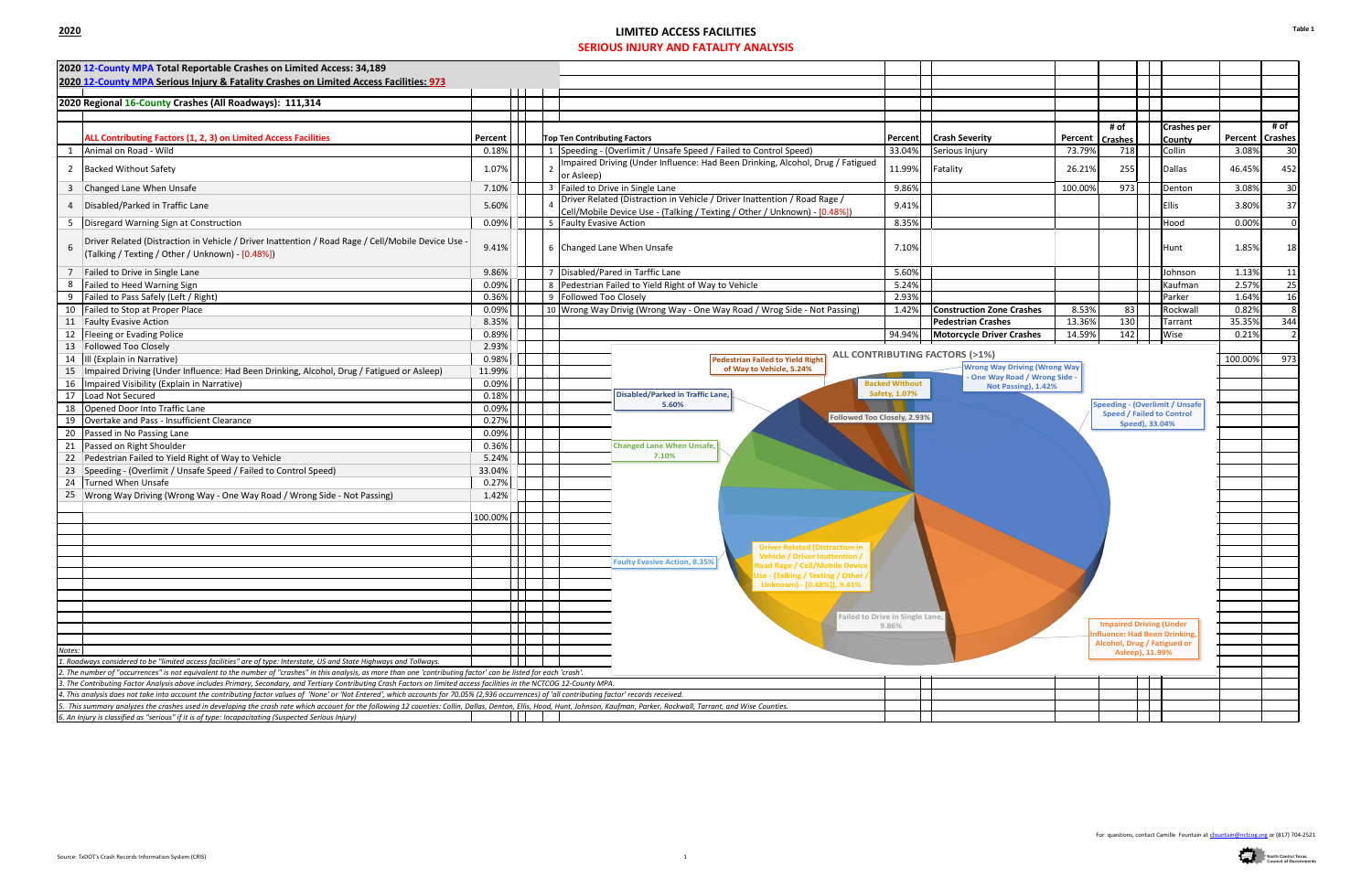## **2020 NON-LIMITED ACCESS FACILITIES SERIOUS INJURY AND FATALITY ANALYSIS**

|        | 2020 12-County Total Reportable Crashes on Non-Limited Access: 74,759                                                                                                                                                                                                                                                           |                |                                                                                                                                                                                                                                                   |                 |                   |  |  |  |  |
|--------|---------------------------------------------------------------------------------------------------------------------------------------------------------------------------------------------------------------------------------------------------------------------------------------------------------------------------------|----------------|---------------------------------------------------------------------------------------------------------------------------------------------------------------------------------------------------------------------------------------------------|-----------------|-------------------|--|--|--|--|
|        | 2020 12-County Serious Injury & Fatality Crashes on Non-Limited Access: 1,949                                                                                                                                                                                                                                                   |                |                                                                                                                                                                                                                                                   |                 |                   |  |  |  |  |
|        |                                                                                                                                                                                                                                                                                                                                 |                |                                                                                                                                                                                                                                                   |                 |                   |  |  |  |  |
|        | 2020 Regional 16-County Crashes (All Roadways): 111,314                                                                                                                                                                                                                                                                         |                |                                                                                                                                                                                                                                                   |                 |                   |  |  |  |  |
|        |                                                                                                                                                                                                                                                                                                                                 |                |                                                                                                                                                                                                                                                   |                 |                   |  |  |  |  |
|        |                                                                                                                                                                                                                                                                                                                                 |                | <b>Crashes per</b><br># of                                                                                                                                                                                                                        |                 | # of              |  |  |  |  |
|        | ALL Contributing Factors (1,2,3) on Non-Limited Access Facilities                                                                                                                                                                                                                                                               | Percent        | <b>Crashes</b><br><b>Top Ten Contributing Factors</b><br><b>Crash Severity</b><br>County<br>Percent<br>Percent                                                                                                                                    |                 | Percent   Crashes |  |  |  |  |
|        | Animal on Road - Domestic                                                                                                                                                                                                                                                                                                       | 0.35%          | 1   Speeding - (Overlimit / Unsafe Speed / Failed to Control Speed)<br>25.38%<br>Serious Injury<br>1,601<br>Collin<br>82.14%                                                                                                                      | 9.29%           | 181               |  |  |  |  |
|        |                                                                                                                                                                                                                                                                                                                                 |                | Failed to Yield Right of Way - (Tur on Red / Open Intersection / Private Drive / To Pedestrian / Stop                                                                                                                                             |                 |                   |  |  |  |  |
|        | Animal on Road - Wild                                                                                                                                                                                                                                                                                                           | 0.35%          | 14.93%<br>17.86%<br>Sign / Yield Sign / Turning Left)<br>348<br>Fatality<br><b>Dallas</b>                                                                                                                                                         | 44.28%          | 863               |  |  |  |  |
|        | 3 Backed Without Safety                                                                                                                                                                                                                                                                                                         | 0.22%          | Impaired Driving (Under Influence: Had Been Drinking, Alcohol, Drug / Taking Medication /<br>10.49%<br>1,949<br>100.00%<br>Denton                                                                                                                 | 7.70%           | 150               |  |  |  |  |
|        |                                                                                                                                                                                                                                                                                                                                 |                | Fatigued or Asleep)                                                                                                                                                                                                                               |                 |                   |  |  |  |  |
|        | 4 Changed Lane When Unsafe                                                                                                                                                                                                                                                                                                      | 1.51%          | 4 Disregard Traffic Control (Stop and Go Signal / Stop sign or Light<br><b>Ellis</b><br>8.37%<br>8.20%<br>Hood                                                                                                                                    | 2.46%           | 48                |  |  |  |  |
|        | 5   Disabled/Parked in Traffic Lane                                                                                                                                                                                                                                                                                             | 0.60%          | 5 Failed to Drive in Single Lane<br>Driver Related (Distraction in Vehicle / Driver Inattention / Road Rage / Drove Without Headlights /                                                                                                          | 1.08%           | 21                |  |  |  |  |
|        | 6 Disregard Traffic Control (Stop and Go Signal / Stop sign or Light                                                                                                                                                                                                                                                            | 8.37%          | 8.11%<br>Hunt<br>Cell/Mobile Device Use - (Other / Unknown) - [0.35%])                                                                                                                                                                            | 1.64%           | 32                |  |  |  |  |
|        | 7   Disregard Turn Marks at Intersection                                                                                                                                                                                                                                                                                        | 0.13%          | 7 Pedestrian - Failed to Yield Right of Way to Vehicle<br>6.60%<br>Johnson                                                                                                                                                                        | 4.82%           | 94                |  |  |  |  |
|        | Driver Related (Distraction in Vehicle / Driver Inattention / Road Rage / Drove Without                                                                                                                                                                                                                                         |                |                                                                                                                                                                                                                                                   |                 |                   |  |  |  |  |
|        | Headlights / Cell/Mobile Device Use - (Other / Unknown) - [0.35%])                                                                                                                                                                                                                                                              | 8.11%          | Kaufman<br>8   Faulty Evasive Action<br>3.97%                                                                                                                                                                                                     | 2.00%           | 39                |  |  |  |  |
|        | 9 Failed to Drive in Single Lane                                                                                                                                                                                                                                                                                                | 8.20%          | 9 Turned When Unsafe<br>2.11%<br>Parker                                                                                                                                                                                                           | 1.44%           | 28                |  |  |  |  |
|        | 10 Failed to Give Half of Roadway                                                                                                                                                                                                                                                                                               | 0.39%          | Wrong Way Driving (Wrong Way - One Way Road / Wrong Side - Not Passing / Wrong Side -<br>1.80%<br>35<br>LO I<br><b>Construction Zone Crashes</b><br>Rockwall                                                                                      | 0.51%           | 10                |  |  |  |  |
|        |                                                                                                                                                                                                                                                                                                                                 |                | Approach or Intersection)<br>2.59%                                                                                                                                                                                                                |                 |                   |  |  |  |  |
|        | 11 Failed to Heed Warning Sign<br>12   Failed to Pass Safely (Left / Right / Overtake and Pass - Insufficient Clearance)                                                                                                                                                                                                        | 0.17%<br>0.47% | 373<br>19.14%<br><b>Pedestrian Crashes</b><br>Tarrant<br>453<br>23.24%<br>Wise<br>90.77%<br><b>Motorcycle Driver Crashes</b>                                                                                                                      | 23.40%<br>1.39% | 456<br>27         |  |  |  |  |
|        | 13 Failed to Signal or Gave Wrong Signal                                                                                                                                                                                                                                                                                        | 0.04%          |                                                                                                                                                                                                                                                   |                 |                   |  |  |  |  |
|        | 14 Failed to Stop at Proper Place                                                                                                                                                                                                                                                                                               | 0.22%          | <b>Impaired Driving (Under Influence:</b><br><b>ALL CONTRIBUTING FACTORS (&gt;1.5%)</b>                                                                                                                                                           | 100.00%         | 1,949             |  |  |  |  |
|        | 15 Failed to Stop for Train                                                                                                                                                                                                                                                                                                     | 0.13%          | Had Been Drinking, Alcohol, Drug /                                                                                                                                                                                                                |                 |                   |  |  |  |  |
|        | 16   Failed to Yield Right of Way - Emergency Vehicle                                                                                                                                                                                                                                                                           | 0.04%          | <b>Wrong Way Driving (Wrong Way -</b><br><b>Taking Medication / Fatigued or</b><br>Disregard Traffic Control (Stop and<br>Driver Related (Distraction in<br>One Way Road / Wrong Side - Not<br>Asleep), 10.49%<br>Go Signal / Stop sign or Light, |                 |                   |  |  |  |  |
|        | Failed to Yield Right of Way - (Turn on Red / Open Intersection / Private Drive / To                                                                                                                                                                                                                                            | 14.93%         | Vehicle / Driver Inattention / Road<br><b>Passing / Wrong Side - Approach</b><br>8.37%<br>Rage / Drove Without Headlights /                                                                                                                       |                 |                   |  |  |  |  |
|        | Pedestrian / Stop Sign / Yield Sign / Turning Left)                                                                                                                                                                                                                                                                             |                | or Intersection), 2.59%<br>Cell/Mobile Device Use - (Other /                                                                                                                                                                                      |                 |                   |  |  |  |  |
|        | 18 Faulty Evasive Action                                                                                                                                                                                                                                                                                                        | 3.97%          | Turned When Unsafe, 2.11%<br>Unknown) - [0.35%]), 8.11%                                                                                                                                                                                           |                 |                   |  |  |  |  |
|        | 19 Fire in Vehicle                                                                                                                                                                                                                                                                                                              | 0.04%          | <b>Changed Lane When Unsafe,</b>                                                                                                                                                                                                                  |                 |                   |  |  |  |  |
|        | 20   Fleeing or Evading Police<br>21 Followed Too Closely                                                                                                                                                                                                                                                                       | 1.12%<br>0.52% | 1.51%                                                                                                                                                                                                                                             |                 |                   |  |  |  |  |
|        | 22 Handicapped Driver (Explain in Narrative)                                                                                                                                                                                                                                                                                    | 0.09%          |                                                                                                                                                                                                                                                   |                 |                   |  |  |  |  |
|        | 23   Ill (Explain in Narrative)                                                                                                                                                                                                                                                                                                 | 1.08%          |                                                                                                                                                                                                                                                   |                 |                   |  |  |  |  |
|        | 24   Impaired Visibility (Explain in Narrative)                                                                                                                                                                                                                                                                                 | 0.60%          |                                                                                                                                                                                                                                                   |                 |                   |  |  |  |  |
|        | 25   Improper Parking (Parked and Failed to Set Brakes)                                                                                                                                                                                                                                                                         | 0.13%          | <b>Failed to Drive in Single Lane,</b>                                                                                                                                                                                                            |                 |                   |  |  |  |  |
|        | 26   Improper Start From Parked Position                                                                                                                                                                                                                                                                                        | 0.04%          | 8.20%                                                                                                                                                                                                                                             |                 |                   |  |  |  |  |
|        | 27 Load Not Secured                                                                                                                                                                                                                                                                                                             | 0.04%          |                                                                                                                                                                                                                                                   |                 |                   |  |  |  |  |
|        | 28 Oversized Vehicle or Load<br>29 Passed in No Passing Lane                                                                                                                                                                                                                                                                    | 0.04%          | <b>Speeding - (Overlimit / Unsafe</b>                                                                                                                                                                                                             |                 |                   |  |  |  |  |
|        | 30 Passed on Right Shoulder                                                                                                                                                                                                                                                                                                     | 0.13%<br>0.09% | Speed / Failed to Control Speed),                                                                                                                                                                                                                 |                 |                   |  |  |  |  |
|        | 31 Pedestrian - Failed to Yield Right of Way to Vehicle                                                                                                                                                                                                                                                                         | 6.60%          | 25.38%                                                                                                                                                                                                                                            |                 |                   |  |  |  |  |
|        | 32 Speeding - (Overlimit / Unsafe Speed / Failed to Control Speed)                                                                                                                                                                                                                                                              | 25.38%         | <b>Failed to Yield Right of Way - (Turn</b><br>on Red / Open Intersection /                                                                                                                                                                       |                 |                   |  |  |  |  |
|        | 33 Turned Improperly - (Wide Right / Wrong Lane)                                                                                                                                                                                                                                                                                | 0.69%          | <b>Private Drive / To Pedestrian /</b>                                                                                                                                                                                                            |                 |                   |  |  |  |  |
|        | 34 Turned When Unsafe                                                                                                                                                                                                                                                                                                           | 2.11%          | Stop Sign / Yield Sign / Turning                                                                                                                                                                                                                  |                 |                   |  |  |  |  |
|        | Impaired Driving (Under Influence: Had Been Drinking, Alcohol, Drug / Taking                                                                                                                                                                                                                                                    |                | Left), 14.93%                                                                                                                                                                                                                                     |                 |                   |  |  |  |  |
|        | 35 Medication / Fatigued or Asleep)                                                                                                                                                                                                                                                                                             | 10.49%         |                                                                                                                                                                                                                                                   |                 |                   |  |  |  |  |
| 36     | Wrong Way Driving (Wrong Way - One Way Road / Wrong Side - Not Passing / Wrong<br>Side - Approach or Intersection)                                                                                                                                                                                                              | 2.59%          | <b>Faulty Evasive Action, 3.97%</b>                                                                                                                                                                                                               |                 |                   |  |  |  |  |
|        |                                                                                                                                                                                                                                                                                                                                 |                | <b>Pedestrian - Failed to Yield Right</b>                                                                                                                                                                                                         |                 |                   |  |  |  |  |
|        |                                                                                                                                                                                                                                                                                                                                 |                | of Way to Vehicle, 6.60%                                                                                                                                                                                                                          |                 |                   |  |  |  |  |
|        |                                                                                                                                                                                                                                                                                                                                 |                |                                                                                                                                                                                                                                                   |                 |                   |  |  |  |  |
|        |                                                                                                                                                                                                                                                                                                                                 |                |                                                                                                                                                                                                                                                   |                 |                   |  |  |  |  |
|        |                                                                                                                                                                                                                                                                                                                                 |                |                                                                                                                                                                                                                                                   |                 |                   |  |  |  |  |
|        |                                                                                                                                                                                                                                                                                                                                 |                |                                                                                                                                                                                                                                                   |                 |                   |  |  |  |  |
| Votes: |                                                                                                                                                                                                                                                                                                                                 |                |                                                                                                                                                                                                                                                   |                 |                   |  |  |  |  |
|        | Roadways considered to be "non-limited access facilities" are of type: Business, Farm to Market, Principle Arterial, Park Road, State Loop, and State Spur<br>The number of "occurrences" is not equivalent to the number of "crashes" in this analysis, as more than one 'contributing factor' can be listed for each 'crash'. |                |                                                                                                                                                                                                                                                   |                 |                   |  |  |  |  |
|        | The Contributing Factor Analysis above includes Primary, Secondary, and Tertiary Contributing Crash Factors on limited access facilities in the NCTCOG 12-County MPA.                                                                                                                                                           |                |                                                                                                                                                                                                                                                   |                 |                   |  |  |  |  |
|        | This analysis does not take into account the contributing factor values of 'None' or 'Not Entered', which accounts for 66.25% (5,000 occurrences) of 'all contributing factor' records received.                                                                                                                                |                |                                                                                                                                                                                                                                                   |                 |                   |  |  |  |  |
|        | This summary analyzes the crashes used in developing the crash rate which account for the following 12 counties: Collin, Dallas, Denton, Ellis, Hood, Hunt, Johnson, Kaufman, Parker, Rockwall, Tarrant, and Wise Counties.<br>An Injury is classified as "serious" if it is of type: Incapacitating (Suspected Serious Injury) |                |                                                                                                                                                                                                                                                   |                 |                   |  |  |  |  |
|        |                                                                                                                                                                                                                                                                                                                                 |                |                                                                                                                                                                                                                                                   |                 |                   |  |  |  |  |